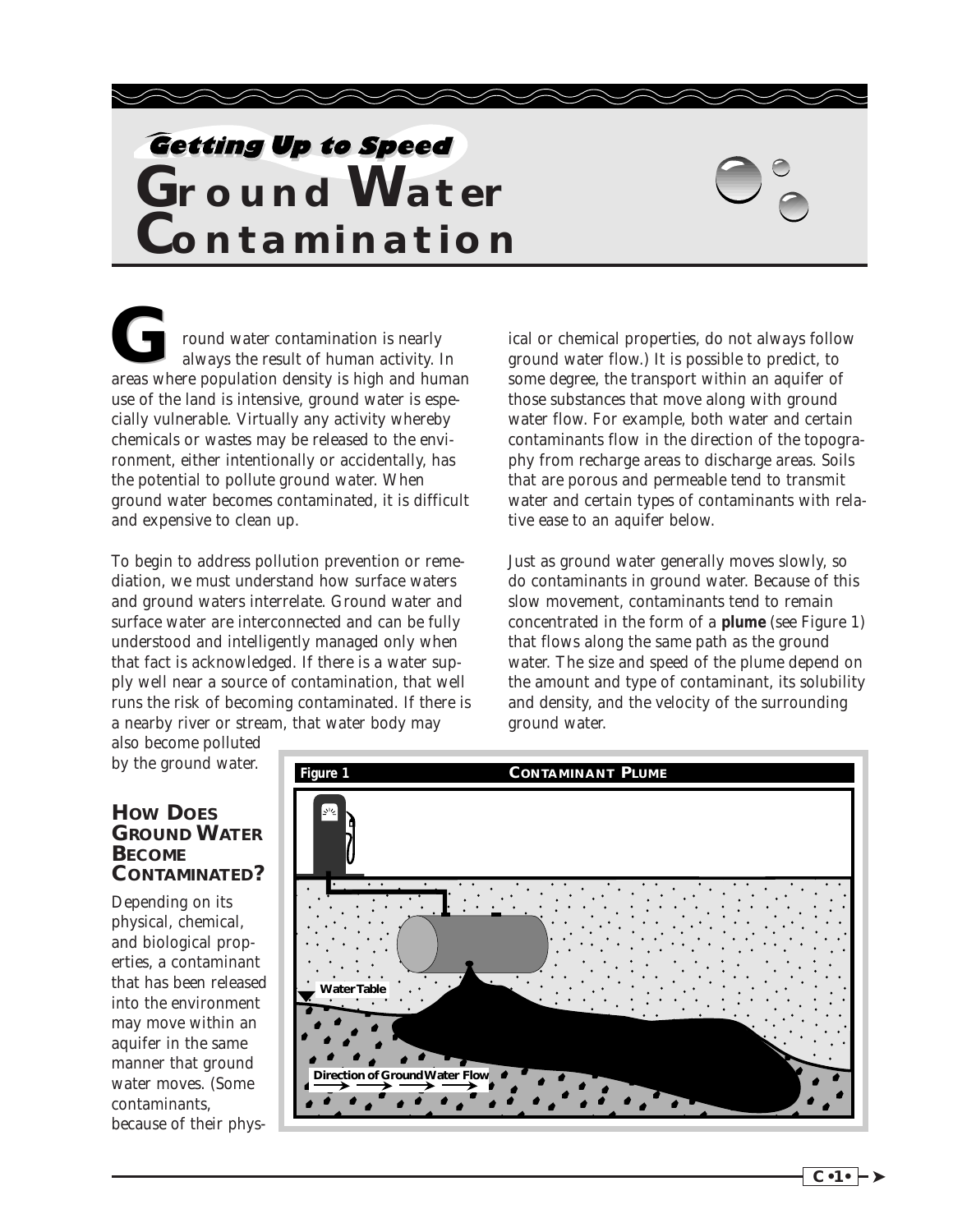

Ground water and contaminants can move rapidly through fractures in rocks. Fractured rock presents a unique problem in locating and controlling contaminants because the fractures are generally randomly spaced and do not follow the contours of the land surface or the hydraulic gradient. Contaminants can also move into the ground water system through macropores—root systems, animal burrows, abandoned wells, and other systems of holes and cracks that supply pathways for contaminants.

In areas surrounding pumping wells, the potential for contamination increases because water from the **zone of contribution**, a land area larger than the original recharge area, is drawn into the well and the surrounding aquifer. Some drinking water wells actually draw water from nearby streams, lakes, or rivers. Contaminants present in these surface waters can contribute contamination to the ground water system. Some wells rely on artificial recharge to increase the amount of water infiltrating an aquifer, often using water from storm runoff, irrigation, industrial processes, or treated sewage. In several cases, this practice has resulted in increased concentrations of nitrates, metals, microbes, or synthetic chemicals in the water.

Under certain conditions, pumping can also cause the ground water (and associated contaminants) from another aquifer to enter the one being pumped. This phenomenon is called **interaquifer leakage**. Thus, properly identifying and protecting the areas affected by well pumping is important to maintain ground water quality.

Generally, the greater the distance between a source of contamination and a ground water source, the more likely that natural processes will reduce the impacts of contamination. Processes such as oxidation, biological degradation (which sometimes renders contaminants less toxic), and adsorption (binding of materials to soil particles) may take place in the soil layers of the unsaturated zone and reduce the concentration of a contaminant before it reaches ground water. Even

contaminants that reach ground water directly, without passing through the unsaturated zone, can become less concentrated by dilution (mixing) with the ground water. However, because ground water usually moves slowly, contaminants generally undergo less dilution than when in surface water.

#### **SOURCES OF GROUND WATER CONTAMINATION**

Ground water can become contaminated from natural sources or numerous types of human activities. (See Tables 1 and 2 and Figure 1.) Residential, municipal, commercial, industrial, and agricultural activities can all affect ground water quality. Contaminants may reach ground water from activities on the land surface, such as releases or spills from stored industrial wastes; from sources below the land surface but above the water table, such as septic systems or leaking underground petroleum storage systems; from structures beneath the water table, such as wells; or from contaminated recharge water.

#### ■ **Natural Sources**

Some substances found naturally in rocks or soils, such as iron, manganese, arsenic, chlorides, fluorides, sulfates, or radionuclides, can become dissolved in ground water. Other naturally occurring substances, such as decaying organic matter, can move in ground water as particles. Whether any of these substances appears in ground water depends on local conditions. Some substances may pose a health threat if consumed in excessive quantities; others may produce an undesirable odor, taste, or color. Ground water that contains unacceptable concentrations of these substances is not used for drinking water or other domestic water uses unless it is treated to remove these contaminants.

#### ■ Septic Systems

One of the main causes of ground water contamination in the United States is the effluent (outflow) from septic tanks, cesspools, and privies.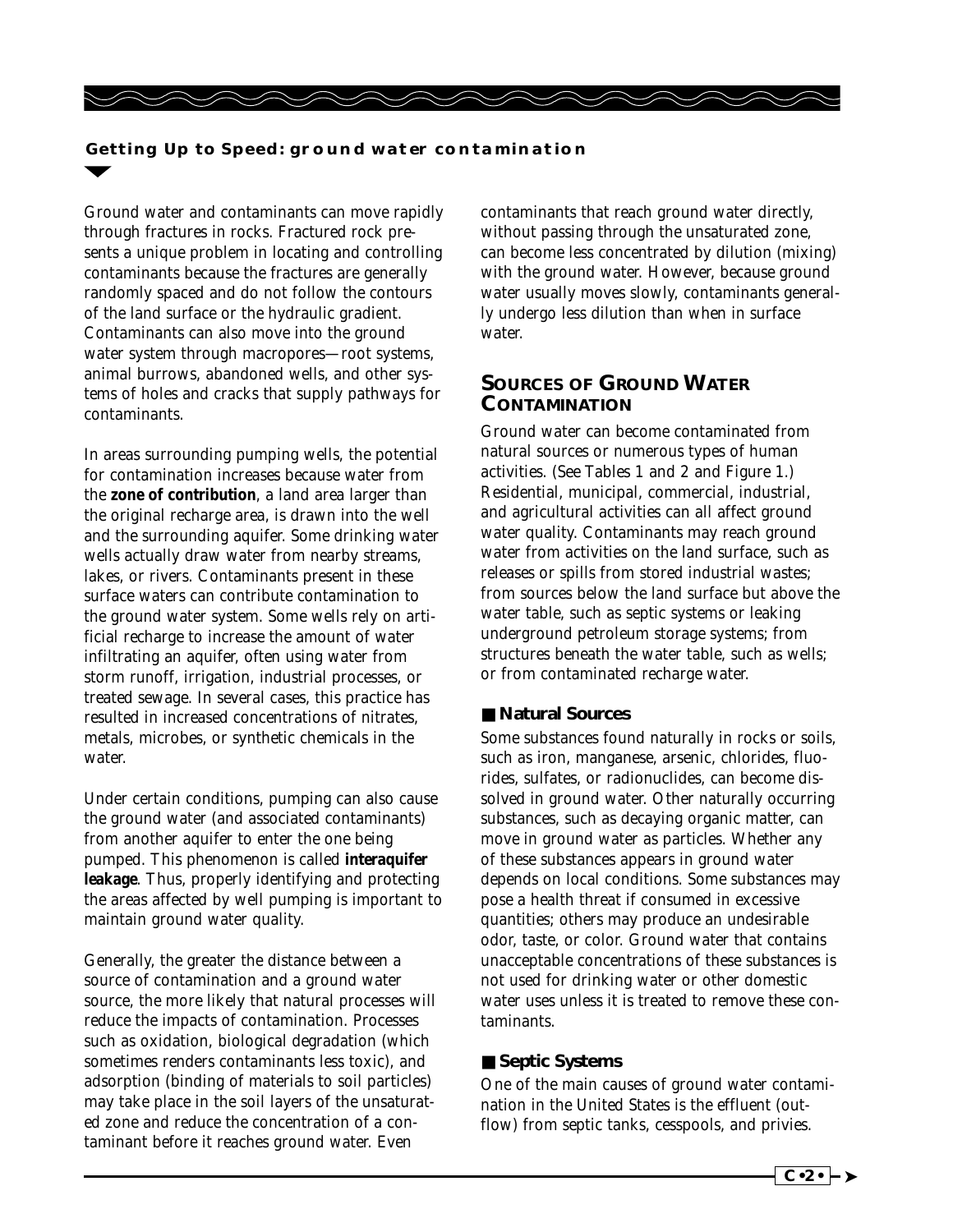| TYPICAL SOURCES OF POTENTIAL GROUND WATER CONTAMINATION BY LAND USE CATEGORY<br>Table 1 |                                 |                                   |
|-----------------------------------------------------------------------------------------|---------------------------------|-----------------------------------|
| Category                                                                                | <b>Contaminant Source</b>       |                                   |
| Agriculture                                                                             | Animal burial areas             | Irrigation sites                  |
|                                                                                         | Animal feedlots                 | Manure spreading areas/pits       |
|                                                                                         | Fertilizer storage/use          | Pesticide storage/use             |
| Commercial                                                                              | Airports                        | Jewelry/metal plating             |
|                                                                                         | Auto repair shops               | Laundromats                       |
|                                                                                         | Boat yards                      | <b>Medical institutions</b>       |
|                                                                                         | Construction areas              | Paint shops                       |
|                                                                                         | Car washes                      | Photography establishments        |
|                                                                                         | Cemeteries                      | Railroad tracks and yards         |
|                                                                                         | Dry cleaners                    | Research laboratories             |
|                                                                                         | <b>Gas stations</b>             | Scrap and junkyards               |
|                                                                                         | Golf courses                    | Storage tanks                     |
| <b>Industrial</b>                                                                       | Asphalt plants                  | Petroleum production/storage      |
|                                                                                         | Chemical manufacture/storage    | Pipelines                         |
|                                                                                         | Electronics manufacture         | Septage lagoons and sludge sites  |
|                                                                                         | <b>Electroplaters</b>           | Storage tanks                     |
|                                                                                         | Foundries/metal fabricators     | Toxic and hazardous spills        |
|                                                                                         | Machine/metalworking shops      | Wells (operating/abandoned)       |
|                                                                                         | Mining and mine drainage        | Wood preserving facilities        |
| Residential                                                                             | Fuel oil                        | Septic systems, cesspools         |
|                                                                                         | Furniture stripping/refinishing | Sewer lines                       |
|                                                                                         | Household hazardous products    | Swimming pools (chemical storage) |
|                                                                                         | Household lawns                 |                                   |
| Other                                                                                   | Hazardous waste landfills       | Recycling/reduction facilities    |
|                                                                                         | Municipal incinerators          | Road deicing operations           |
|                                                                                         | Municipal landfills             | Road maintenance depots           |
|                                                                                         | Municipal sewer lines           | Storm water drains/basins         |
|                                                                                         | Open burning sites              | <b>Transfer stations</b>          |

Approximately one-fourth of all homes in the United States rely on septic systems to dispose of their human wastes. Although each individual system releases a relatively small amount of waste into the ground, the large number and widespread use of these systems makes them a serious contamination source. Septic systems that are improperly sited, designed, constructed, or maintained can contaminate ground water with bacteria, viruses, nitrates, detergents, oils, and chemicals. Along with these contaminants are the commercially available septic system cleaners containing syn-

thetic organic chemicals (such as 1,1,1 trichloroethane or methylene chloride). These cleaners can contaminate water supply wells and interfere with natural decomposition processes in septic systems.

Most, if not all, state and local regulations require specific separation distances between septic systems and drinking water wells. In addition, computer models have been developed to calculate suitable distances and densities.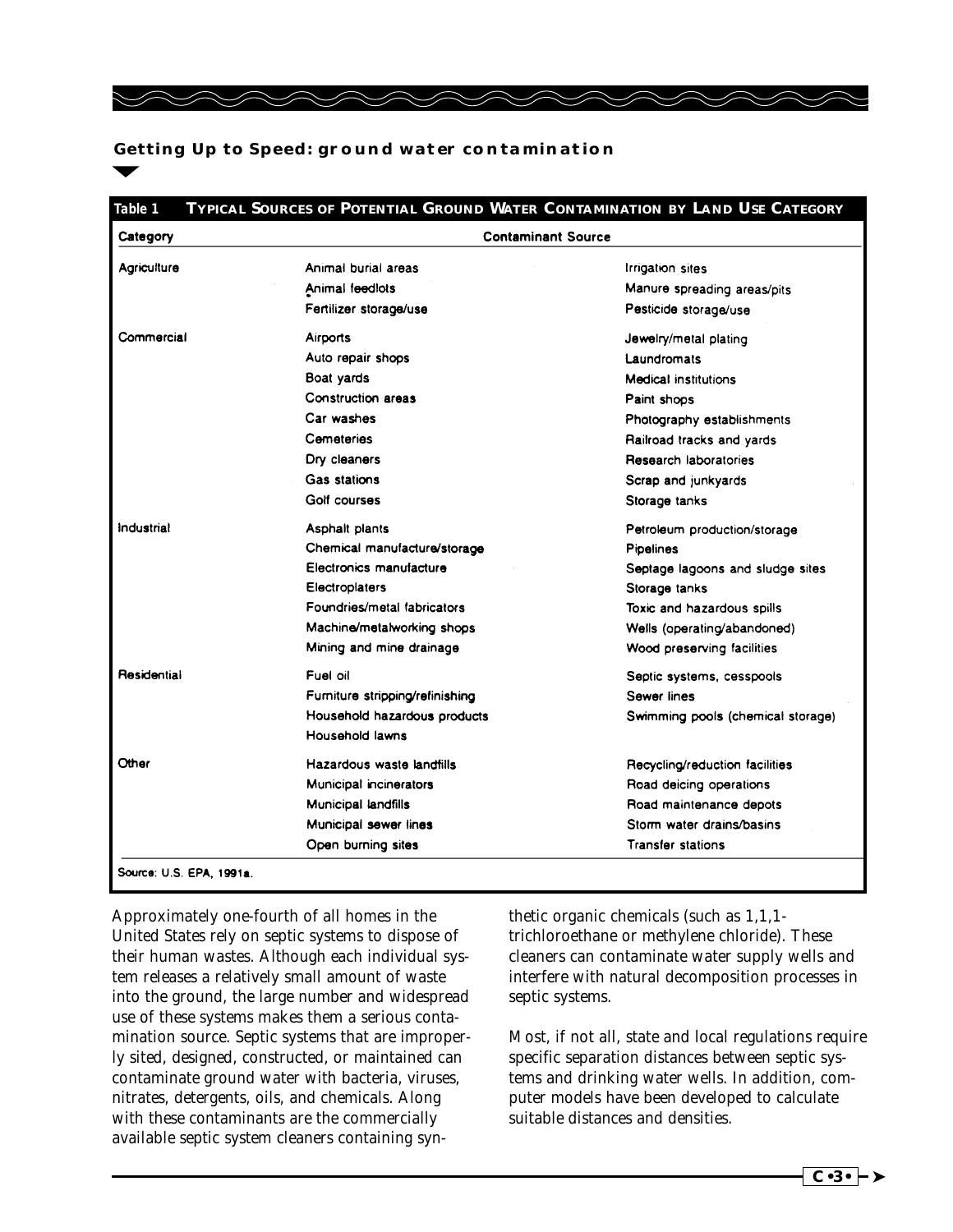

#### ■ **Improper Disposal of Hazardous Waste**

Hazardous waste should always be disposed of properly, that is to say, by a licensed hazardous waste handler or through municipal hazardous waste collection days. Many chemicals should not be disposed of in household septic systems, including oils (e.g., cooking, motor), lawn and garden chemicals, paints and paint thinners, disinfectants, medicines, photographic chemicals, and swimming pool chemicals. Similarly, many substances used in industrial processes should not be disposed of in drains at the workplace because they could contaminate a drinking water source. Companies should train employees in the proper use and disposal of all chemicals used on site. The many different types and the large quantities of chemicals used at industrial locations make proper disposal of wastes especially important for ground water protection.

#### ■ **Releases and Spills from Stored Chemicals and Petroleum Products**

Underground and aboveground storage tanks are commonly used to store petroleum products and other chemical substances. For example, many homes have underground heating oil tanks. Many businesses and municipal highway departments also store gasoline, diesel fuel, fuel oil, or chemicals in on-site tanks. Industries use storage tanks to hold chemicals used in industrial processes or to store hazardous wastes for pickup by a licensed hauler. Approximately 4 million underground storage tanks exist in the United States and, over the years, the contents of many of these tanks have leaked and spilled into the environment.

If an underground storage tank develops a leak, which commonly occurs as the tank ages and corrodes, its contents can migrate through the soil and reach the ground water. Tanks that meet federal/state standards for new and upgraded systems are less likely to fail, but they are not foolproof. Abandoned underground tanks pose another problem because their location is often unknown. Aboveground storage tanks can also pose a threat to ground water if a spill or leak occurs and adequate barriers are not in place.

Improper chemical storage, sloppy materials handling, and poor-quality containers can be major threats to ground water. Tanker trucks and train cars pose another chemical storage hazard. Each year, approximately 16,000 chemical spills occur from trucks, trains, and storage tanks, often when materials are being transferred. At the site of an accidental spill, the chemicals are often diluted with water and then washed into the soil, increasing the possibility of ground water contamination.

#### ■ **Landfills**

Solid waste is disposed of in thousands of municipal and industrial landfills throughout the country. Chemicals that should be disposed of in hazardous waste landfills sometimes end up in municipal landfills. In addition, the disposal of many household wastes is not regulated.

Once in the landfill, chemicals can leach into the ground water by means of precipitation and surface runoff. New landfills are required to have clay or synthetic liners and leachate (liquid from a landfill containing contaminants) collection systems to protect ground water. Most older landfills, however, do not have these safeguards. Older landfills were often sited over aquifers or close to surface waters and in permeable soils with shallow water tables, enhancing the potential for leachate to contaminate ground water. Closed landfills can continue to pose a ground water contamination threat if they are not capped with an impermeable material (such as clay) before closure to prevent the leaching of contaminants by precipitation.

#### ■ Surface Impoundments

Surface impoundments are relatively shallow ponds or lagoons used by industries and municipalities to store, treat, and dispose of liquid wastes. As many as 180,000 surface impoundments exist in the United States. Like landfills, new surface impoundment facilities are required to have liners, but even these liners sometimes leak.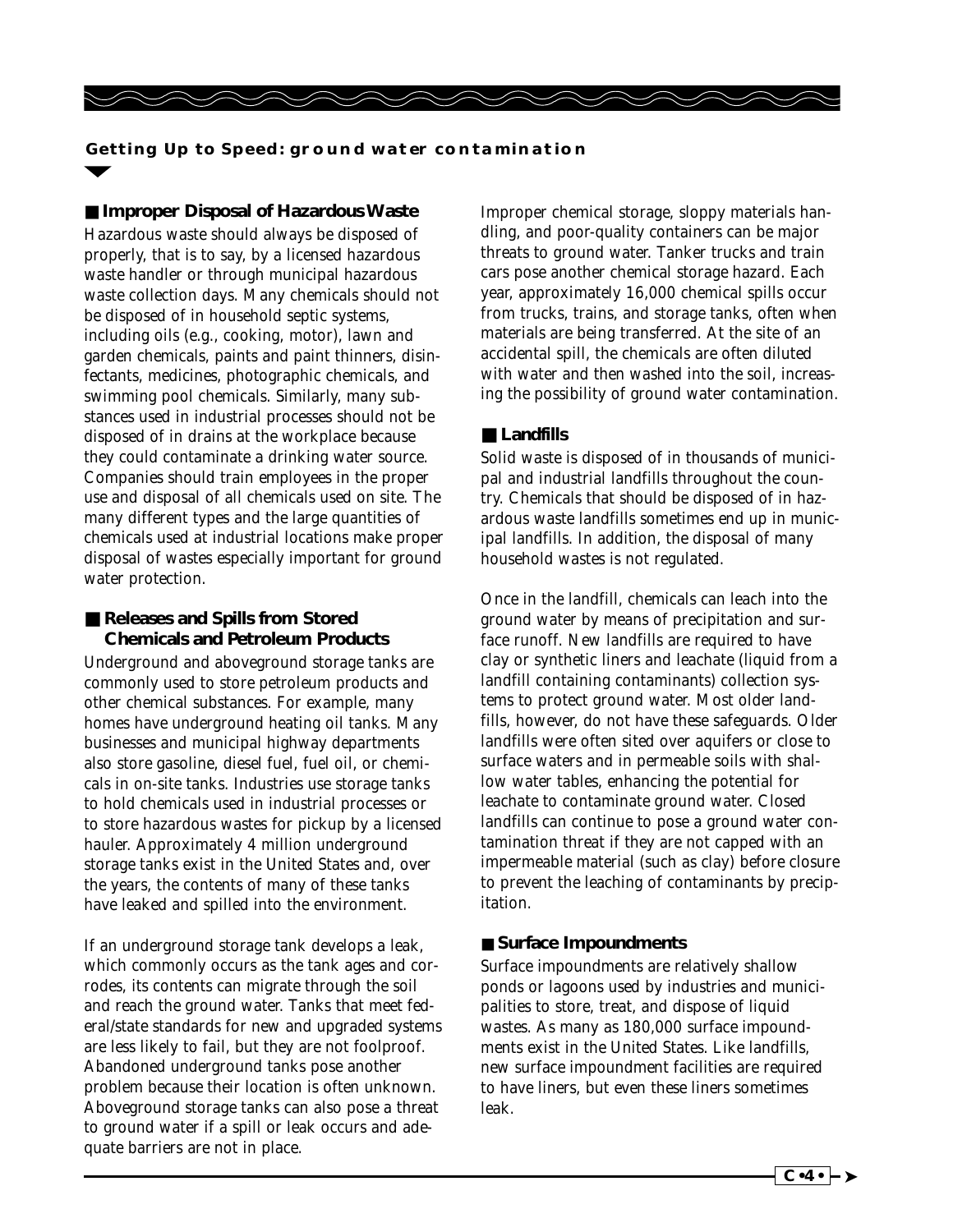$\curvearrowright$ 

 $\diagup$ 

 $\diagup$ 

 $\diagup$ 

/7  $\diagup$   $\curvearrowright$ 

 $\curvearrowleft$ 

 $\curvearrowright$ 

 $\curvearrowright$ 

 $\curvearrowright$ 

| POTENTIAL HARMFUL COMPONENTS OF COMMON HOUSEHOLD PRODUCTS<br>Table 2 |                                                                                        |  |
|----------------------------------------------------------------------|----------------------------------------------------------------------------------------|--|
| Product                                                              | <b>Toxic or Hazardous Components</b>                                                   |  |
| Antifreeze (gasoline or coolants systems)                            | Methanol, ethylene glycol                                                              |  |
| Automatic transmission fluid                                         | Petroleum distillates, xylene                                                          |  |
| Battery acid (electrolyte)                                           | Sulfuric acid                                                                          |  |
| Degreasers for driveways and garages                                 | Petroleum solvents, alcohols, glycol ether                                             |  |
| Degreasers for engines and metal                                     | Chlorinated hydrocarbons, toluene, phenols, dichloroperchloroethylene                  |  |
| Engine and radiator flushes                                          | Petroleum solvents, ketones, butanol, glycol ether                                     |  |
| Hydraulic fluid (brake fluid)                                        | Hydrocarbons, fluorocarbons                                                            |  |
| Motor oils and waste oils                                            | <b>Hydrocarbons</b>                                                                    |  |
| Gasoline and jet fuel                                                | Hydrocarbons                                                                           |  |
| Diesel fuel, kerosene, #2 heating oil                                | Hydrocarbons                                                                           |  |
| Grease, lubes                                                        | Hydrocarbons                                                                           |  |
| <b>Rustproofers</b>                                                  | Phenols, heavy metals                                                                  |  |
| Car wash detergents                                                  | Alkyl benzene sulfonates                                                               |  |
| Car waxes and polishes                                               | Petroleum distillates, hydrocarbons                                                    |  |
| Asphalt and roofing tar                                              | <b>Hydrocarbons</b>                                                                    |  |
| Paints, varnishes, stains, dyes                                      | Heavy metals, toluene                                                                  |  |
| Paint and lacquer thinner                                            | Acetone, benzene, toluene, butyl acetate, methyl ketones                               |  |
| Paint and varnish removers, deglossers                               | Methylene chloride, toluene, acetone, xylene, ethanol, benzene, methanol               |  |
| Paint brush cleaners                                                 | Hydrocarbons, toluene, acetone, methanol, glycol ethers, methyl ethyl<br>ketones       |  |
| Floor and furniture strippers                                        | Xylene                                                                                 |  |
| Metal polishes                                                       | Petroleum distillates, isopropanol, petroleum naphtha                                  |  |
| Laundry soil and stain removers                                      | Hydrocarbons, benzene, trichloroethylene, 1,1,1-trichloroethane                        |  |
| Other solvents                                                       | Acetone, benzene                                                                       |  |
| Rock salt                                                            | Sodium concentration                                                                   |  |
| Refrigerants                                                         | 1,1,2-trichloro-1,2,2-trifluoroethane                                                  |  |
| Bug and tar removers                                                 | Xylene, petroleum distillates                                                          |  |
| Household cleansers, oven cleaners                                   | Xylenols, glycol ethers, isopropanol                                                   |  |
| Drain cleaners                                                       | 1.1.1-trichloroethane                                                                  |  |
| Toilet cleaners                                                      | Xylene, sulfonates, chlorinated phenols                                                |  |
| Cesspool cleaners                                                    | Tetrachloroethylene, dichlorobenzene, methylene chloride                               |  |
| Disinfectants                                                        | Cresol, xvienois                                                                       |  |
| Pesticides (all types)                                               | Naphthalene, phosphorus, xylene, chloroform, heavy metals, chlorinated<br>hydrocarbons |  |
| Photochemicals                                                       | Phenols, sodium sulfite, cyanide, silver halide, potassium bromide                     |  |
| Printing ink                                                         | Heavy metals, phenol-formaldehyde                                                      |  |
| Wood preservatives (creosote)                                        | Pentachlorophenols                                                                     |  |
| Swimming pool chlorine                                               | Sodium hypochlorite                                                                    |  |
| Lye or caustic soda                                                  | Sodium hydroxide                                                                       |  |
| Jewelry cleaners                                                     | Sodium cyanide                                                                         |  |

Source: "Natural Resources Facts: Household Hazardous Wastes," Fact Sheet No. 88-3, Department of Natural Science, University of Rhode Island, August 1988.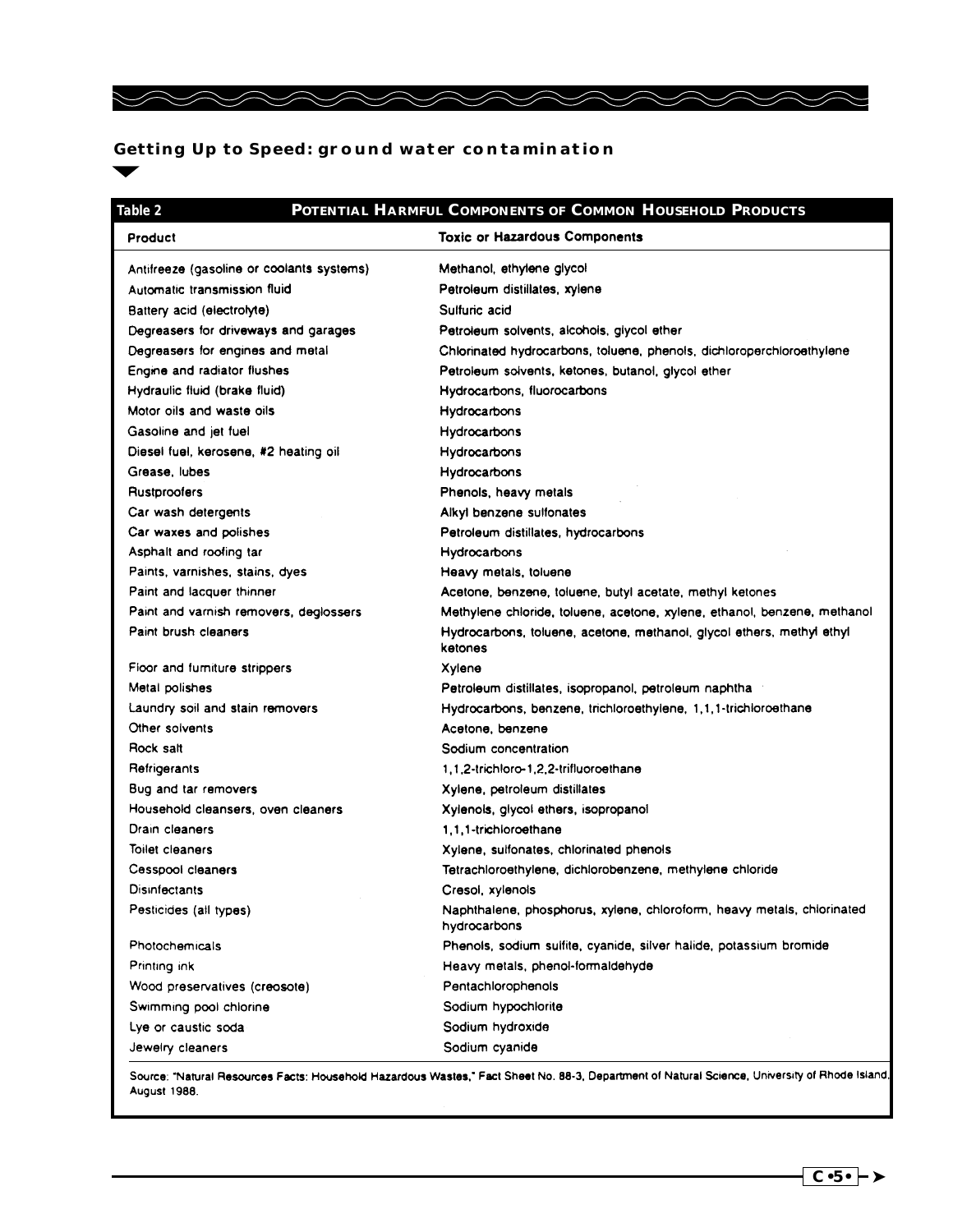

#### ■ **Sewers and Other Pipelines**

Sewer pipes carrying wastes sometimes leak fluids into the surrounding soil and ground water. Sewage consists of organic matter, inorganic salts, heavy metals, bacteria, viruses, and nitrogen. Other pipelines carrying industrial chemicals and oil brine have also been known to leak, especially when the materials transported through the pipes are corrosive.

#### ■ **Pesticide and Fertilizer Use**

Millions of tons of fertilizers and pesticides (e.g., herbicides, insecticides, rodenticides, fungicides, avicides) are used annually in the United States for crop production. In addition to farmers, homeowners, businesses (e.g., golf courses), utilities, and municipalities use these chemicals. A number of these pesticides and fertilizers (some highly toxic) have entered and contaminated ground water following normal, registered use. Some pesticides remain in soil and water for many months to many years. Another potential source of ground water contamination is animal wastes that percolate into the ground from farm feedlots. Feedlots should be properly sited and wastes should be removed at regular intervals.

Between 1985 and 1992, EPA's Office of Pesticides and Toxic Substances and Office of Water conducted a National Pesticide Survey to determine the number of drinking water wells nationwide that contain pesticides and nitrates and the concentration of these substances. The survey also analyzed the factors associated with contamination of drinking water wells by pesticides and nitrates. The survey, which included samples from more than 1,300 public community and rural domestic water supply wells, found that approximately 3.6 percent of the wells contained concentrations of nitrates above the federal maximum contaminant level, and that over half of the wells contained nitrates above the survey's minimum reporting limit for nitrate (0.15 mg/L).

The survey also reported that approximately 0.8 percent of the wells tested contained pesticides at levels higher than federal maximum contaminant levels or health advisory levels. Only 10 percent of the wells classified as rural were actually located on farms. There is a higher incidence of contamination by agricultural chemicals in farm wells used for drinking water.

After further analysis, EPA estimated that for the wells that contain pesticides, a significant percentage probably contain chemical concentrations that exceed the federal health-based limits (e.g., maximum contaminant levels or health advisory levels). Approximately 14.6 percent of the wells tested contained levels of one or more pesticides above the minimum reporting limit set in the survey. The most common pesticides found were atrazine and metabolites (breakdown products) of dimethyl tetrachloroterephthalate (DCPA, commonly known as Dacthal), which is used in many utility easement weed-control programs and for lawn care.

#### ■ **Drainage Wells**

Drainage wells are used in wet areas to help drain water and transport it to deeper soils. These wells may contain agricultural chemicals and bacteria.

#### ■ **Injection Wells/Floor Drains**

Injection wells are used to collect storm water runoff, collect spilled liquids, dispose of wastewater, and dispose of industrial, commercial, and utility wastes. These wells are regulated by the U.S. EPA's Underground Injection Control Program. In New England, these wells may not be used to inject hazardous wastes from industrial, commercial, and utility operations. The injection wells used in this region are typically shallow and include sumps and dry wells used to handle storm water.

Floor drains were historically used by businesses to handle spills. Today, if a business operates or handles waste fluids that drain to a septic system, dry well, or floor drain, it is required to submit information regarding its operation to the U.S. EPA or its state environmental protection agency. Disposal wells that pose threats to drinking water supplies are prohibited and must be closed, con-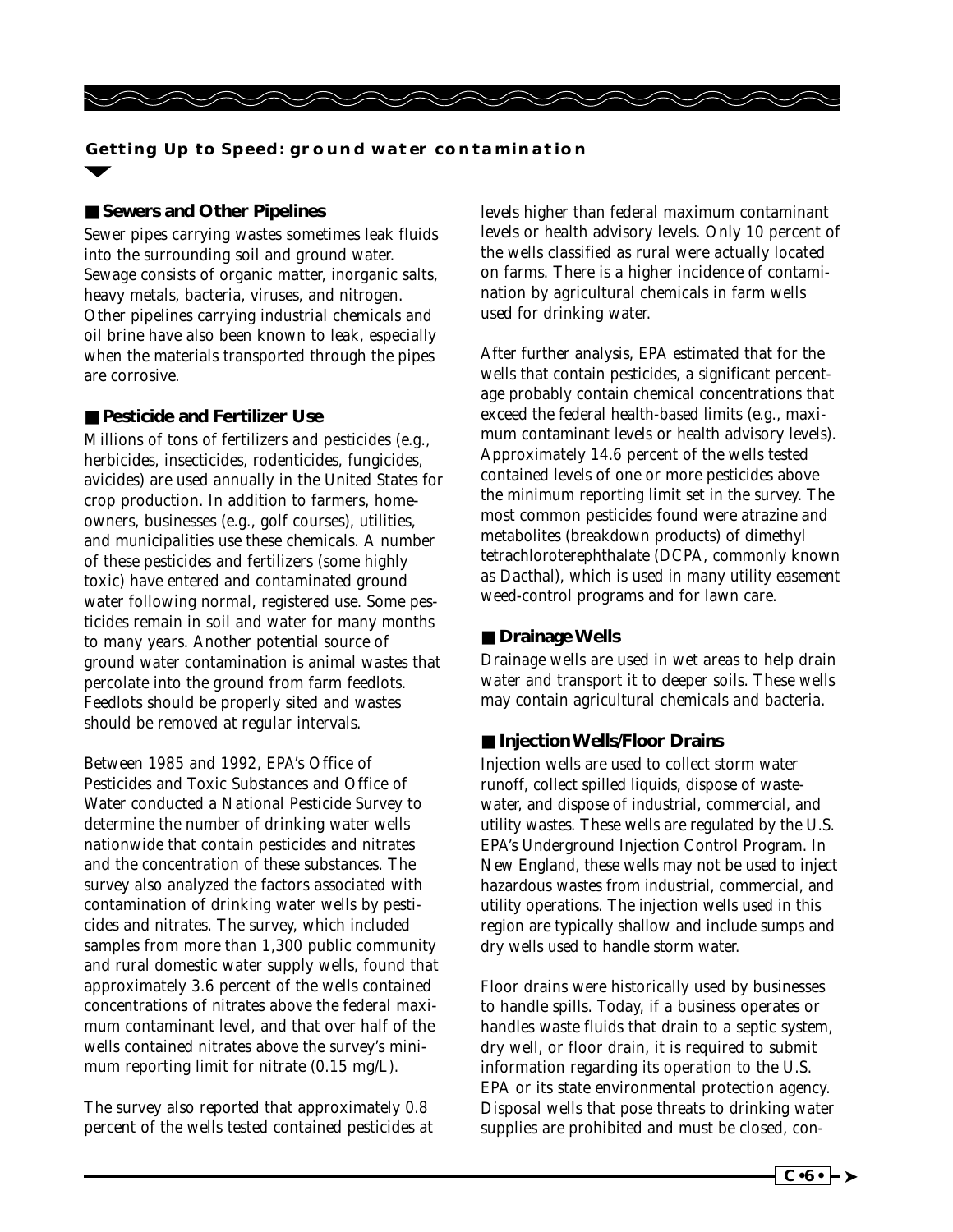

nected to a public sewage system, or connected to a storage tank.

#### ■ **Improperly Constructed Wells**

Problems associated with improperly constructed wells can result in ground water contamination when contaminated surface or ground water is introduced into the well.

#### ■ **Improperly Abandoned Wells**

These wells can act as a conduit through which contaminants can reach an aquifer if the well casing has been removed, as is often done, or if the casing is corroded. In addition, some people use abandoned wells to dispose of wastes such as used motor oil. These wells may reach into an aquifer that serves drinking supply wells. Abandoned exploratory wells (e.g., for gas, oil, or coal) or test hole wells are usually uncovered and are also a potential conduit for contaminants.

#### ■ **Active Drinking Water Supply Wells**

Poorly constructed wells can result in ground water contamination. Construction problems, such as faulty casings, inadequate covers, or lack of concrete pads, allow outside water and any accompanying contaminants to flow into the well. Sources of such contaminants can be surface runoff or wastes from farm animals or septic systems. Contaminated fill packed around a well can also degrade well water quality. Well construction problems are more likely to occur in older wells that were in place prior to the establishment of well construction standards and in domestic and livestock wells.

#### ■ **Poorly Constructed Irrigation Wells**

These wells can allow contaminants to enter ground water. Often pesticides and fertilizers are applied in the immediate vicinity of wells on agricultural land.

#### ■ **Mining Activities**

Active and abandoned mines can contribute to ground water contamination. Precipitation can leach soluble minerals from the mine wastes

(known as spoils or tailings) into the ground water below. These wastes often contain metals, acid, minerals, and sulfides. Abandoned mines are often used as wells and waste pits, sometimes simultaneously. In addition, mines are sometimes pumped to keep them dry; the pumping can cause an upward migration of contaminated ground water, which may be intercepted by a well.

#### **EFFECTS OF GROUND WATER CONTAMINATION**

Contamination of ground water can result in poor drinking water quality, loss of water supply, degraded surface water systems, high cleanup costs, high costs for alternative water supplies, and/or potential health problems.

The consequences of contaminated ground water or degraded surface water are often serious. For example, estuaries that have been impacted by high nitrogen from ground water sources have lost critical shellfish habitats. In terms of water supply, in some instances, ground water contamination is so severe that the water supply must be abandoned as a source of drinking water. In other cases, the ground water can be cleaned up and used again, if the contamination is not too severe and if the municipality is willing to spend a good deal of money. Follow-up water quality monitoring is often required for many years.

Because ground water generally moves slowly, contamination often remains undetected for long periods of time. This makes cleanup of a contaminated water supply difficult, if not impossible. If a cleanup is undertaken, it can cost thousands to millions of dollars.

Once the contaminant source has been controlled or removed, the contaminated ground water can be treated in one of several ways:

- Containing the contaminant to prevent migration.
- Pumping the water, treating it, and returning it to the aquifer.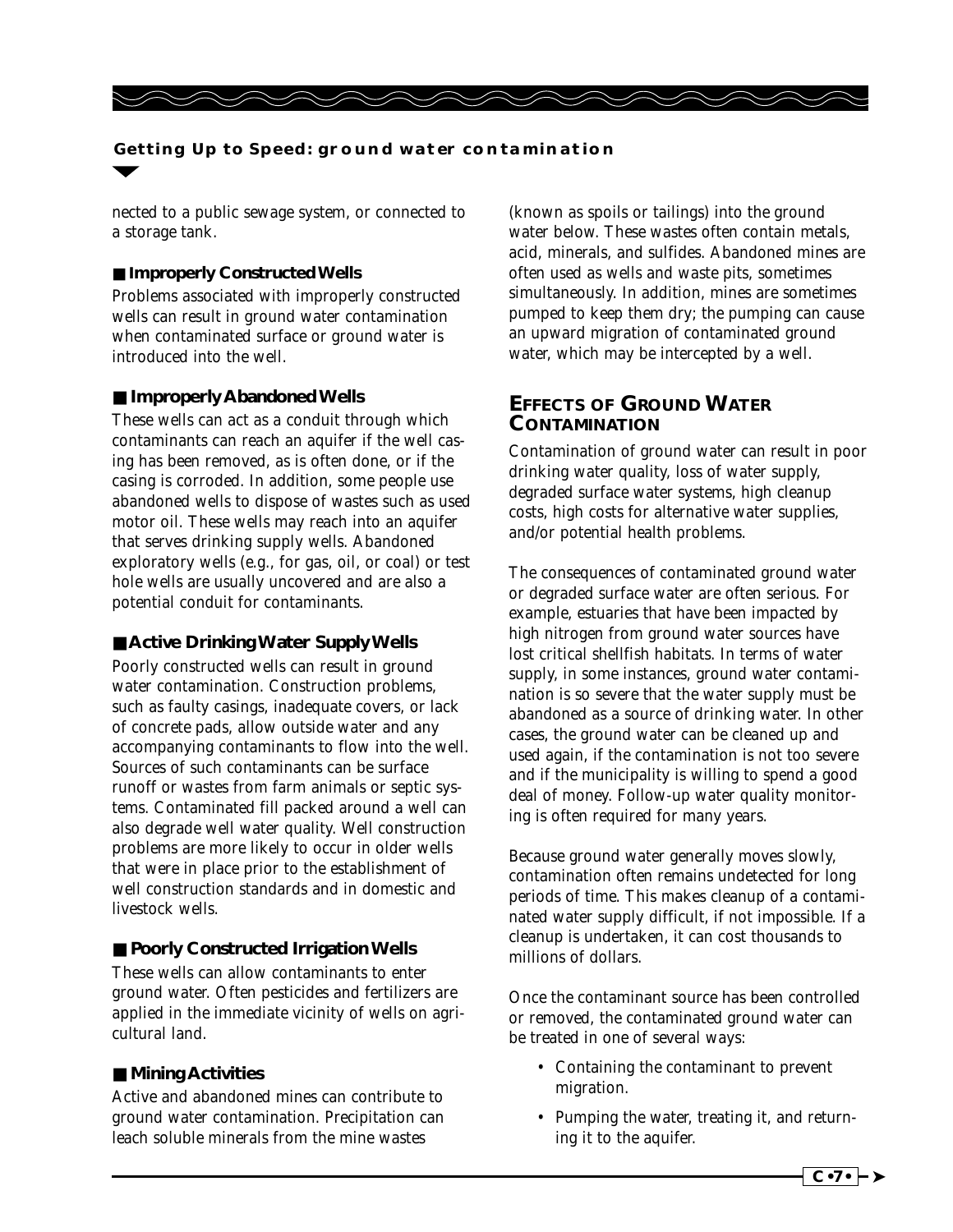

- Leaving the ground water in place and treating either the water or the contaminant.
- Allowing the contaminant to attenuate (reduce) naturally (with monitoring), following the implementation of an appropriate source control.

Selection of the appropriate remedial technology is based on site-specific factors and often takes into account cleanup goals based on potential risk that are protective of human health and the environment. The technology selected is one that will achieve those cleanup goals. Different technologies are effective for different types of contaminants, and several technologies are often combined to achieve effective treatment. The effectiveness of treatment depends in part on local hydrogeological conditions, which must be evaluated prior to selecting a treatment option.

Given the difficulty and high costs of cleaning up a contaminated aquifer, some communities choose to abandon existing wells and use other water sources, if available. Using alternative supplies is probably more expensive than obtaining drinking water from the original source. A temporary and expensive solution is to purchase bottled water, but it is not a realistic long-term solution for a community's drinking water supply problem. A community might decide to install new wells in a different area of the aquifer. In this case, appropriate siting and monitoring of the new wells are critical to ensure that contaminants do not move into the new water supplies.

#### **Potential Health Problems**

A number of microorganisms and thousands of synthetic chemicals have the potential to contaminate ground water. Drinking water containing bacteria and viruses can result in illnesses such as hepatitis, cholera, or giardiasis. Methemoglobinemia or "blue baby syndrome," an illness affecting infants, can be caused by drinking water that is high in nitrates. Benzene, a component of

gasoline, is a known human carcinogen. The serious health effects of lead are well known—learning disabilities in children; nerve, kidney, and liver problems; and pregnancy risks. Concentrations in drinking water of these and other substances are regulated by federal and state laws. Hundreds of other chemicals, however, are not yet regulated, and many of their health effects are unknown or not well understood. Preventing contaminants from reaching the ground water is the best way to reduce the health risks associated with poor drinking water quality.

#### **REGULATIONS TO PROTECT GROUND WATER**

Several federal laws help protect ground water quality. The **Safe Drinking Water Act (SDWA)** established three drinking water source protection programs: the Wellhead Protection Program, Sole Source Aquifer Program, and the Source Water Assessment Program. It also called for regulation of the use of underground injection wells for waste disposal and provided EPA and the states with the authority to ensure that drinking water supplied by public water systems meets minimum health standards. The **Clean Water Act** regulates ground water that is shown to have a connection with surface water. It sets standards for allowable pollutant discharges to surface water. The **Resource Conservation and Recovery Act (RCRA)** regulates treatment, storage, and disposal of hazardous and nonhazardous wastes. The **Comprehensive Environmental Response, Compensation, and Liability Act (CERCLA**, **or Superfund)** authorizes the government to clean up contamination or sources of potential contamination from hazardous waste sites or chemical spills, including those that threaten drinking water supplies. CERCLA includes a "community right-toknow" provision. The **Federal Insecticide, Fungicide, and Rodenticide Act (FIFRA)** regulates pesticide use. The **Toxic Substances Control Act (TSCA)** regulates manufactured chemicals.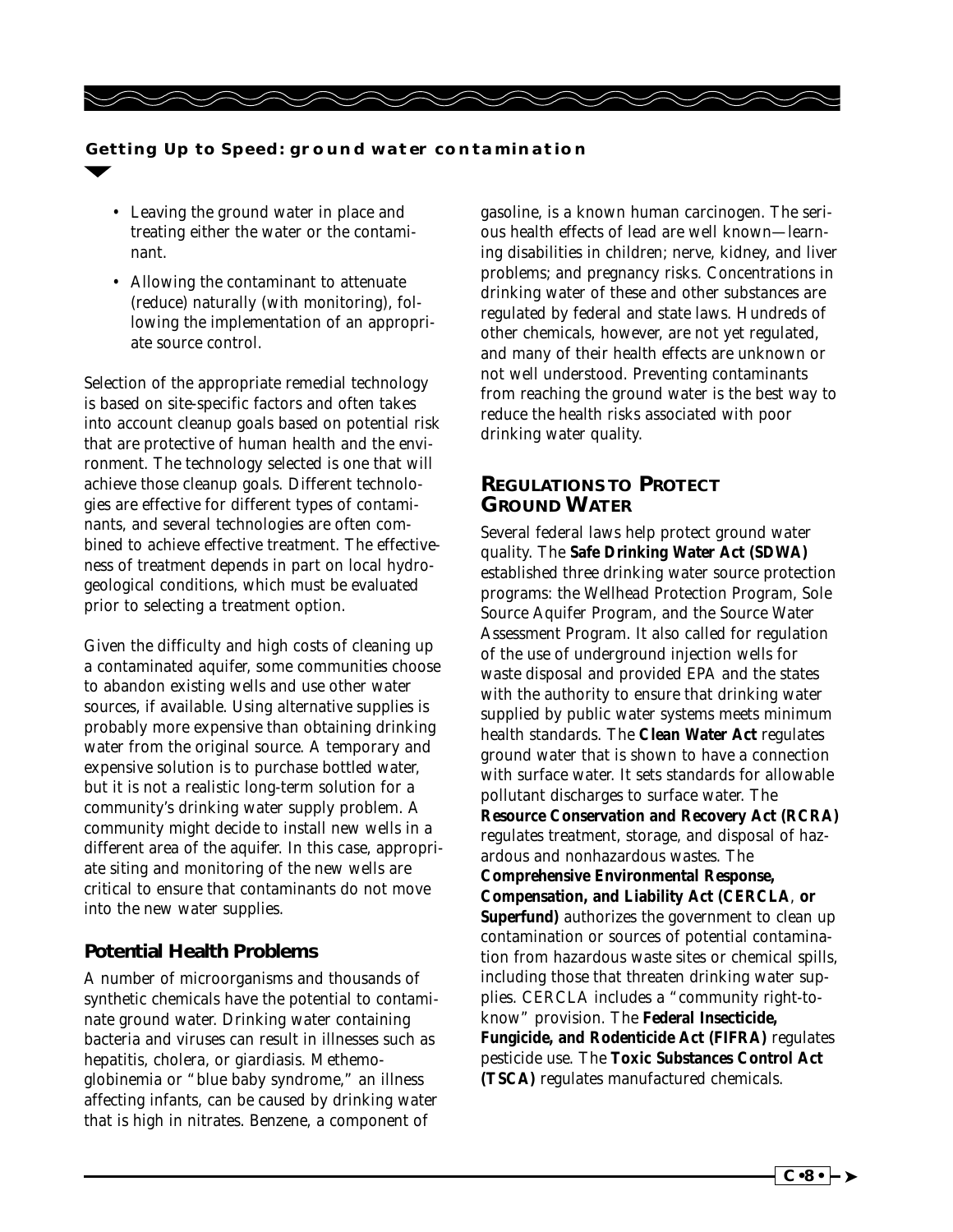$\leftharpoondown$ 

/-

 $\curvearrowright$ 

#### **KEY TERMS**

- **Clean Water Act**
- **Comprehensive Environmental Response, Compensation, and Liability Act (CERCLA, or Superfund)**
- **Federal Insecticide, Fungicide, and Rodenticide Act (FIFRA)**
- **Interaquifer Leakage**
- **Plume**
- **Resource Conservation and Recovery Act (RCRA)**
- **Safe Drinking Water Act**
- **Toxic Substances Control Act (TSCA)**
- **Zone of Contribution**

"Getting Up to Speed" for section C,"Ground Water Contamination" is adapted from US EPA Seminar Publication. *Wellhead Protection:A Guide for Small Communities*. Chapter 3. EPA/625/R-93/002.